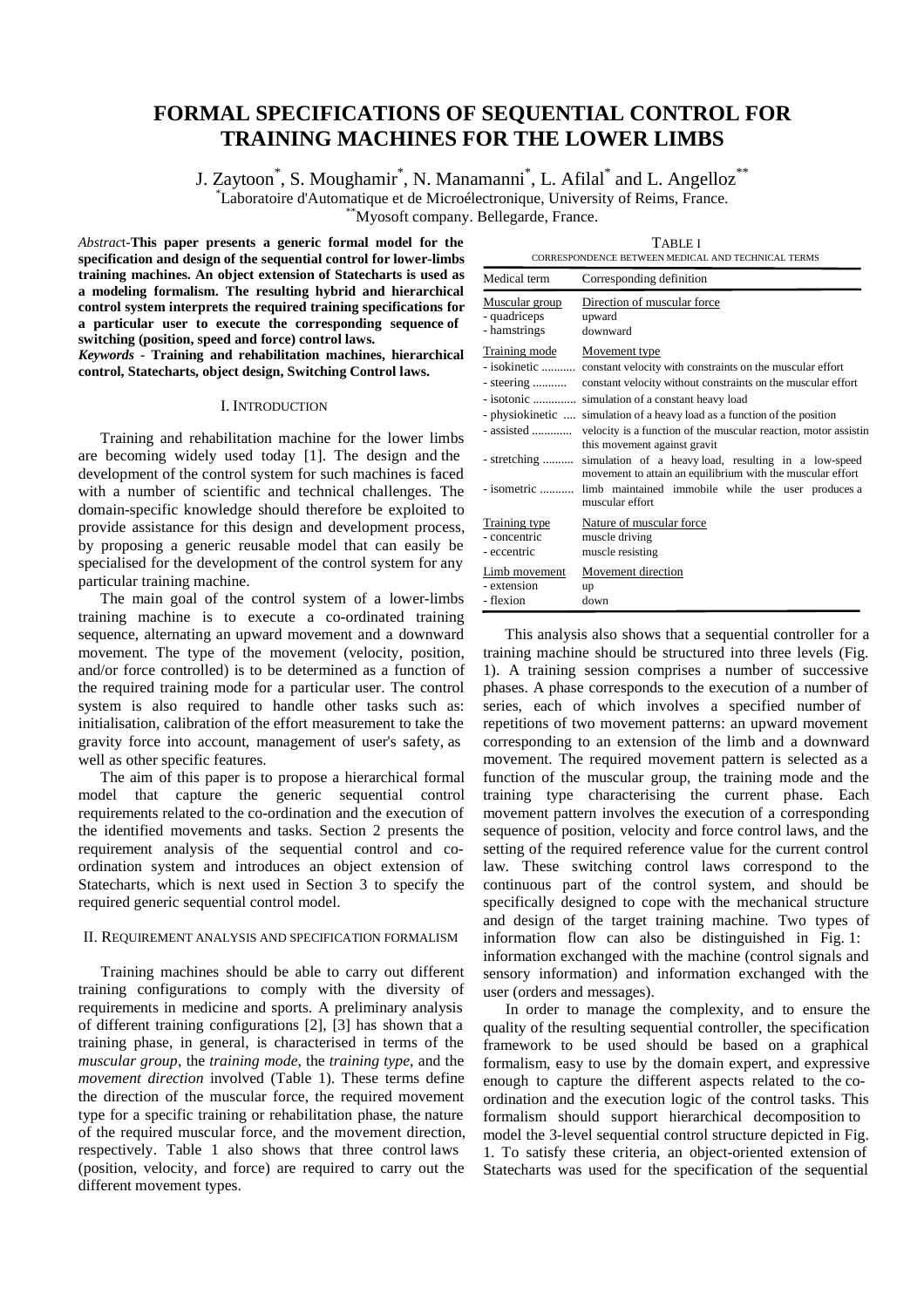| <b>Report Documentation Page</b>                                                                                                                              |                           |                                                                                                                                                                                                                 |  |
|---------------------------------------------------------------------------------------------------------------------------------------------------------------|---------------------------|-----------------------------------------------------------------------------------------------------------------------------------------------------------------------------------------------------------------|--|
| <b>Report Date</b><br>25 Oct 2001                                                                                                                             | <b>Report Type</b><br>N/A | Dates Covered (from to)                                                                                                                                                                                         |  |
| <b>Title and Subtitle</b><br>Formal Specifications of Sequential Control for Training<br>Machines for the Lower Limbs                                         |                           | <b>Contract Number</b>                                                                                                                                                                                          |  |
|                                                                                                                                                               |                           | <b>Grant Number</b>                                                                                                                                                                                             |  |
|                                                                                                                                                               |                           | <b>Program Element Number</b>                                                                                                                                                                                   |  |
| Author(s)                                                                                                                                                     |                           | <b>Project Number</b>                                                                                                                                                                                           |  |
|                                                                                                                                                               |                           | <b>Task Number</b>                                                                                                                                                                                              |  |
|                                                                                                                                                               |                           | <b>Work Unit Number</b>                                                                                                                                                                                         |  |
| Performing Organization Name(s) and Address(es)<br>Laboratoire d'Automatique et de Microelectronique University<br>of Reims, France                           |                           | <b>Performing Organization Report Number</b>                                                                                                                                                                    |  |
| <b>Sponsoring/Monitoring Agency Name(s) and Address(es)</b><br>US Army Research, Development & Standardization Group<br>(UK) PSC 802 Box 15 FPO AE 09499-1500 |                           | Sponsor/Monitor's Acronym(s)                                                                                                                                                                                    |  |
|                                                                                                                                                               |                           | <b>Sponsor/Monitor's Report Number(s)</b>                                                                                                                                                                       |  |
| <b>Distribution/Availability Statement</b><br>Approved for public release, distribution unlimited                                                             |                           |                                                                                                                                                                                                                 |  |
| <b>Supplementary Notes</b>                                                                                                                                    |                           | Papers from 23rd Annual International Conference of the IEEE Engineering in Medicine and Biology Society, October<br>25-28, 2001, held in Istanbul, Turkey. See also ADM001351 for entire conference on cd-rom. |  |
| <b>Abstract</b>                                                                                                                                               |                           |                                                                                                                                                                                                                 |  |
| <b>Subject Terms</b>                                                                                                                                          |                           |                                                                                                                                                                                                                 |  |
| <b>Report Classification</b><br>unclassified                                                                                                                  |                           | <b>Classification of this page</b><br>unclassified                                                                                                                                                              |  |
| <b>Classification of Abstract</b><br>unclassified                                                                                                             |                           | <b>Limitation of Abstract</b><br>UU                                                                                                                                                                             |  |
| <b>Number of Pages</b><br>$\overline{4}$                                                                                                                      |                           |                                                                                                                                                                                                                 |  |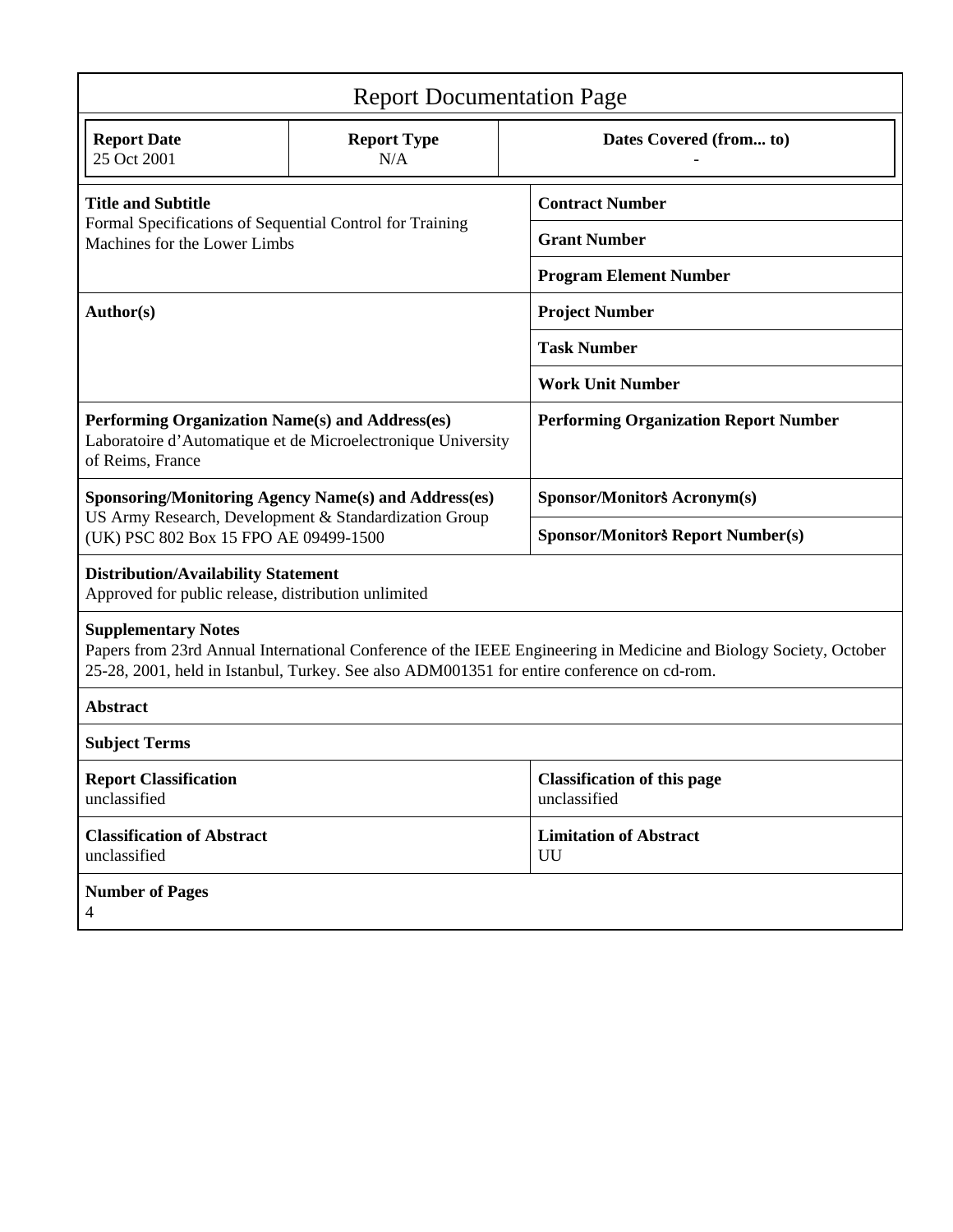controller. This extension is based on the use of communicating modules related by hierarchical invocations. These notions are briefly presented below, and a more detailed presentation of this extended Statecharts formalism can be found in [4].



Fig. 1. Hierarchical control structure

### *A. Modules*

With respect to a classical object structure, a module (Fig. 2) represents a class whose attributes are enriched with a dynamic behaviour that is common to all of the instances. This dynamic behaviour is specified by Statecharts [5]. Objects are defined as instances of modules.

A Statechart associated to a module characterises the behaviour common to its instances. This Statechart defines the logic of execution of the different tasks and provides a coherent and synthetic vision of the control flow. Statecharts, indeed, are a compact and expressive visual modelling formalism that extends conventional state-transition diagrams with the notions of hierarchy, concurrency a communication [5]. Activities can be executed in a given state using the primitive *throughout*. Operations can also be associated to the transitions of Statecharts. A transition is, therefore, labelled with the notation 'condition / operation'.

| Module                                                       |
|--------------------------------------------------------------|
| <b>Attributes</b><br>attribute_1: type<br>attribute_2 : type |
| Behaviour: specified by Statecharts                          |

Fig. 2. The module

## *B. Hierarchical invocation*

Objects can be related hierarchically by means of the hierarchical invocation primitive "Invoke(object)". The use of this primitive within an "invoking" state of Statecharts results in the establishment of a hierarchical relation between the current executing instance (super-instance) and an instance of

another module (sub-instance). The hierarchical invocation is accompanied by the execution of the Statecharts of the subinstance. The established hierarchical relation is dynamic in the sense that it is destroyed when the invoking state is deactivated. During an invocation, the sub-instance has access to the attributes of the super-instance.

#### III. HIERARCHICAL CONTROL SYSTEM

This section presents the generic modules used for the specification of the sequential controller. The attributes of these modules describe training parameters as well as the parameters related to control laws and to patients. Each of the following sub-sections is dedicated to the specification of one of the three levels of the sequential controller.

#### *A. Level 1: Training session*

The module (Fig. 3) corresponding to a training session is used to co-ordinate the training (or rehabilitation) modes and the consecutive phases that form the session. The attributes, whose values are to be instantiated for each specific training session, are: i) the number of phases of the session, *p*; ii) a table, *phase*, referencing the successive phases of the session; and iii) an index,  $i$ , to the current training phase.

The behaviour of this module is given by the states: *Preparation*, *Calibration*, *Phase*, *Abnormal\_state*, and *Emergency*\_*state*. A *start* order, given by the user, activates the *Preparation* state, which is used to initialise training parameters and to adapt the seat positioning to the morphology of the current user. The *Calibration* state can then be activated when the *calibrate* user order is given. This state invokes the *Movement\_calibration* module, which is used to identify the gravity force of the limb and the moving part of the machine, for each of the positions of the whole range of movement. During the subsequent training phases, this data will be subtracted from the measured force to obtain a correct estimation of the muscular effort of the patient. The two modules referenced above ( *Setup* and *Movement\_calibration*) correspond to the execution of a number of successive operations, and their realisation depends on the structure of the target machine.



Fig. 3. Specification of the *Training-session* module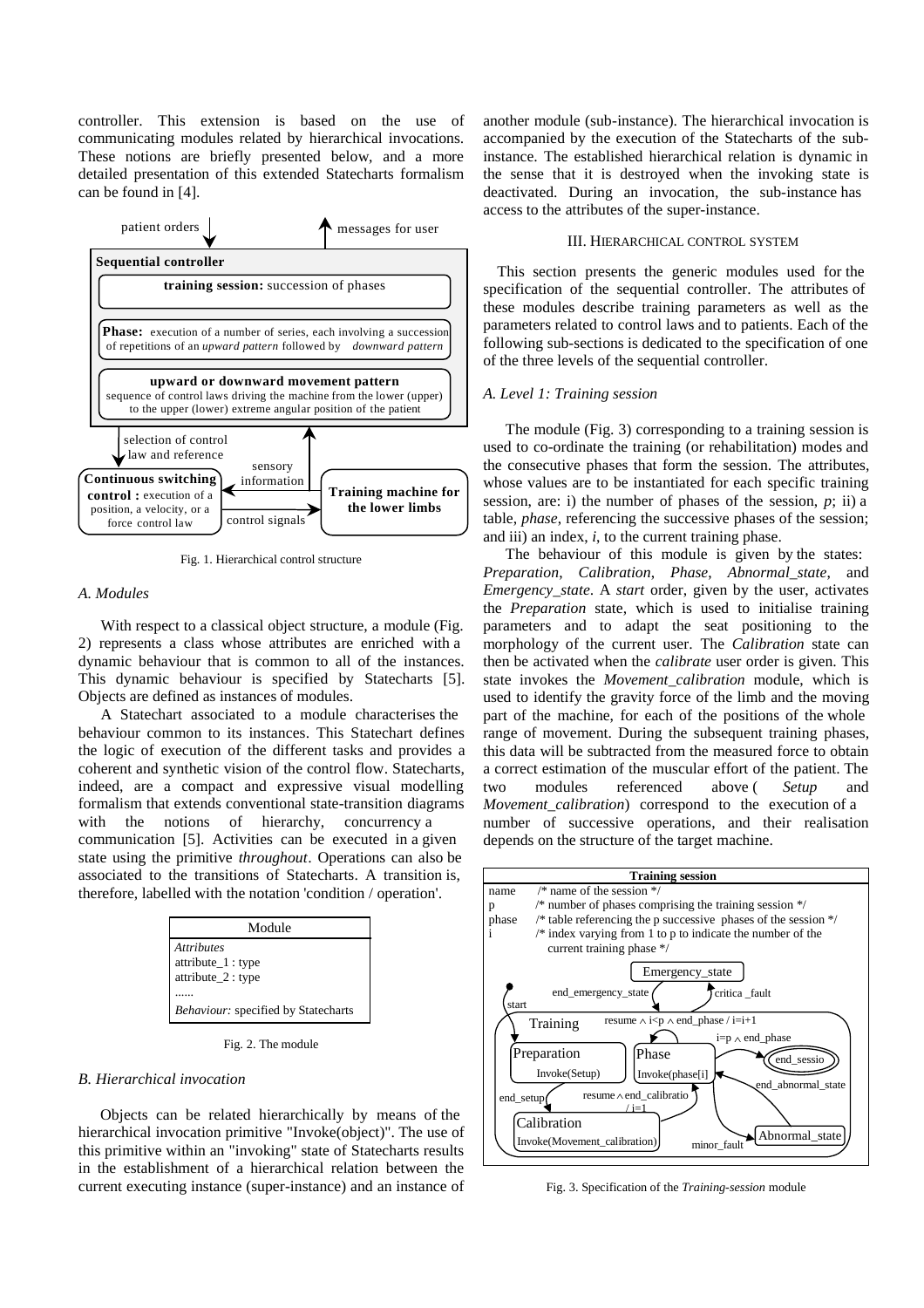When the *Calibration* state ends, the *resume* user-order results in the initialization of the attribute *i* to 1, and the activation of the state *Phase.* This invokes the instance designated b *phase[i]* of the module *Phase* (corresponding to the second level of the hierarchy) to execute the first training phase. When a phase ends, a subsequent *resume* order triggers the self-looping transition, provided that the current phase has terminated (the corresponding instance has reached the state *end\_phase*, see Fig. 4), and that it is not the final phase of the configuration (i.e.,  $i < p$ ). This transition increments the variable *i* so as to execute (invoke) the next phase of the training session. At the end of the final phase, *i*=*p* ∧ *end\_phase*, the state *end-session* is activated to signal the end of the training session.

The occurrence of serious fault, such as emergency\_stop, end of course, or electronic errors, deactivates the *Training* super-state and activates the *Emergency\_state*. These critical faults require an acknowledgement and a re-initialisation of the system. On the other hand, utilisation faults, such as the absence of the limb, generate an abnormal-fault event to stop the current movement and guarantee the user's safety. The machine should therefore be equipped by sensors to detect this type of fault.

# *B. Level 2: Phase*

A phase is given by a succession of training series separated by a period of muscular relaxation. Each series comprises a number of repetitions of a particular upward movement pattern followed by a particular downward pattern, which are selected as a function of the muscular group, the training mode, and the training type required for the current phase. This information, to be given by a physiotherapist, is represented, respectively, by the attributes *muscle*, *mode* and *type* of the module *Phase* (Fig. 4). The other attributes of this module represent:

- the number of series, *nb\_series*, and repetitions, *nb\_rep*, of the phase
- pointers to the current series, *j*, and the current repetition, *k*;
- identifiers to the upward and downward patterns to be

invoked in the current phase.

The Statechart of the module *Phase* has a super-state, *Movement*, during which the control laws are executed, a state *Relaxation* and a state *end\_phase* indicating the end of the current phase. The invocation of an instance of this module (from the state *Phase* of module *Session*), triggers the initialization transition, which sets the attributes *j* and *k* to indicate the first repetition of the first series. This transition also results in executing the method *calculate\_pattern*, which determines the modules of level three corresponding to the (upward and downward) movement patterns required for the current phase. The names of these modules are assigned to the attributes *upward\_pattern* and *downward-pattern* as a function of the values of the attributes *mode*, *muscle* and *type* of the instantiated phase.

The state *Reach\_reference\_position* invokes the pattern named *Free\_down* (not described in this paper) of level 3, which brings the leg to the low reference position of the patient. In this position, the first series of the current training phase starts executing the alternating states *Upward\_movement* and *Downward\_movement* that invoke

the modules referenced, respectively, by the attributes *upward\_pattern* and *downward\_pattern*. The transitions between these two states are taken when the machine arrives to the upper or to the lower reference position. The transition from *Downward\_movement* to *Upward\_movement* also updates the repetition counter by incrementing the attribute *j*. When all the repetitions of the current series are executed (i.e., *j*=*nb\_rep*) the *Relaxation* state is activated. This state, which can also be entered if the user order *relax* is given during the *Movement* super-state, has two output transitions:

- the first transition is taken when the end of the phase is reached (*k*=*nb\_series*) to activate the state *end\_phase*;
- the second transition is activated by the *repeat* user-order to start the next series of the current phase by incrementing *k*, setting *j* to 1 and activating the *Downward\_movement* state.

The characteristic parameters (force versus position) of the movement under execution should be visualised throughout the states *Upward\_movement* and *Downward\_movement*, so as to provide information related to the performance of the patient.



Fig. 4. Specification of the *Phase* module

# *C. Level 3: Upward and downward patterns*

The modules of level 3 represent the states and the switching control sequences required to perform a give movement pattern. Thirty-six modules, corresponding to all possible movement patterns, were developed to drive the lower limb from one extreme angular position to the other. A generic structure of the dynamic behaviour of these modules was also identified. Figure 5a (respectively, 5b) depict this generic structure for the upward movements (respectively, downward movements). The upward movement pattern is discussed below (the behaviour of the downward pattern is similar). This pattern (Fig. 5a) comprises 5 basic states: